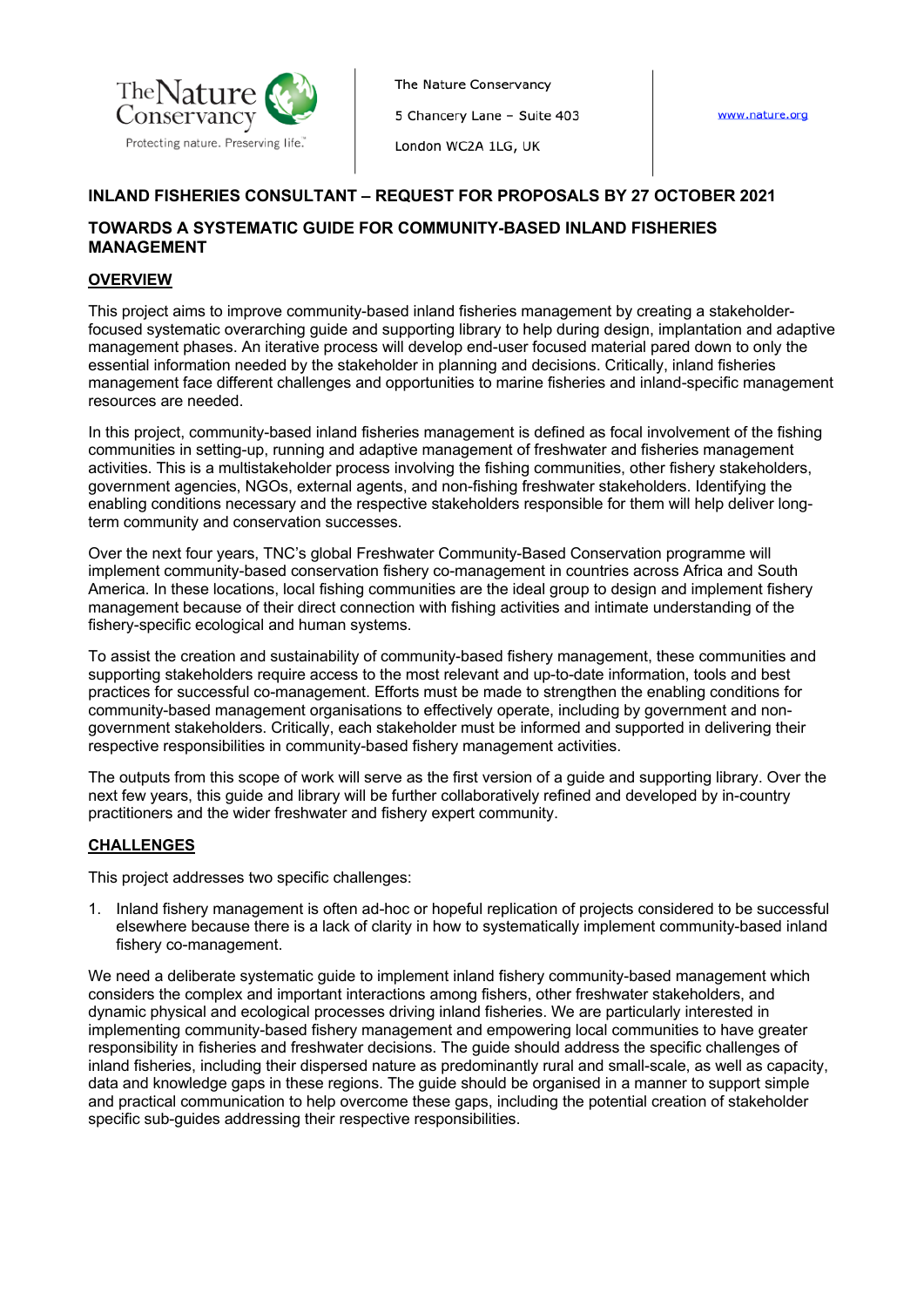2. Inland fishery management stakeholders are unable to fully maximise the knowledge and lessons learned from other inland fisheries because existing resources and lessons are not easily accessed limiting their impact.

A notable range of resources already exists but unfortunately are not easily accessed nor referenced, reducing potential translation and utility. Written resources include reports, collections and tools, often produced at the end of projects. The dispersed and, in some cases, too dense, nature of these resources makes it a challenge to learn from successes and avoid mistakes of other efforts. Moreover, expert and experiential knowledge of inland fishery management are further sources of critical information often not well capture in reports and articles.

### **SCOPE OF WORK**

The Nature Conservancy (TNC) is seeking a consultant or consultant team to undertake an initial scope of work to develop the guide. These are 1) carry out **a review of written and expert knowledge** of inland fisheries community-based fisheries management resources and 2) develop a **systematic overarching guide** in how to design, implement and operate community-based fisheries management that distils the information and lessons learned from written and expert knowledge review.

#### **1. Review of written and expert knowledge of inland fisheries community-based fisheries management**

The consultant(s) will undertake a review of written and expert knowledge relating to the design, implementation and running phases of inland fisheries community-based management. Of specific interest are the necessary actions to be successful in three phases and identifying responsible groups and activities for each respective action. These groups might include, as either single or combined capacities, fishing communities, other fishery stakeholders, government agencies, NGOs, external agents, and non-fishing freshwater stakeholders.

A range of community-based inland fishery practitioners and experts will be interviewed to identify the necessary actions in the design, implementation and adaptive management phases of inland fisheries community-based management. Practitioner and expert information can provide important insights and discussions not well captured in written outputs. Identifying common actions can help inform the definition of necessary actions as well as drawing up important lessons when things did not work. The group of experts and practitioners interviewed will be decided by TNC and the consultant, with plans for the expert group to be engaged in the planned further refining of the guide in the coming years.

Written references could include but not be limited to peer-reviewed journal articles, project reports, guides, frameworks, tools. English and non-English language materials should be considered. These references should reflect the physical, biodiversity, governance and societal components of inland fisheries. The references found by the consultant(s) should also be collated into an indexed database to form a resource library that can be updated over time as new resources become available after this contract is complete. The library will complement the systematic overarching guide by providing a library which users can refer to help inform decisions. In addition to the references used in the literature review other resources can also be included like presentations, videos and other forms of communication.

#### **Deliverables**:

- A review analysing and distilling the collected expert and written knowledge, including:
	- The necessary actions in design, implementation and running phases of inland fisheries community-based management
	- A description of the activities of different stakeholders during the design, implementation and running of community-based fisheries management
	- A SWOT analysis of the different activities
	- A review of the relative successes and lessons-learned of the different projects
	- Analysis of the strengths and weaknesses of available resources, including key knowledge gaps which may limit effective community-based fisheries management
- A resource library consisting of a folder (e.g. pdfs) containing the references and an indexed database using a reference manager. Key labels should be included to facilitate searching by inland fishery type, geographical location, stakeholders and stakeholder actions.